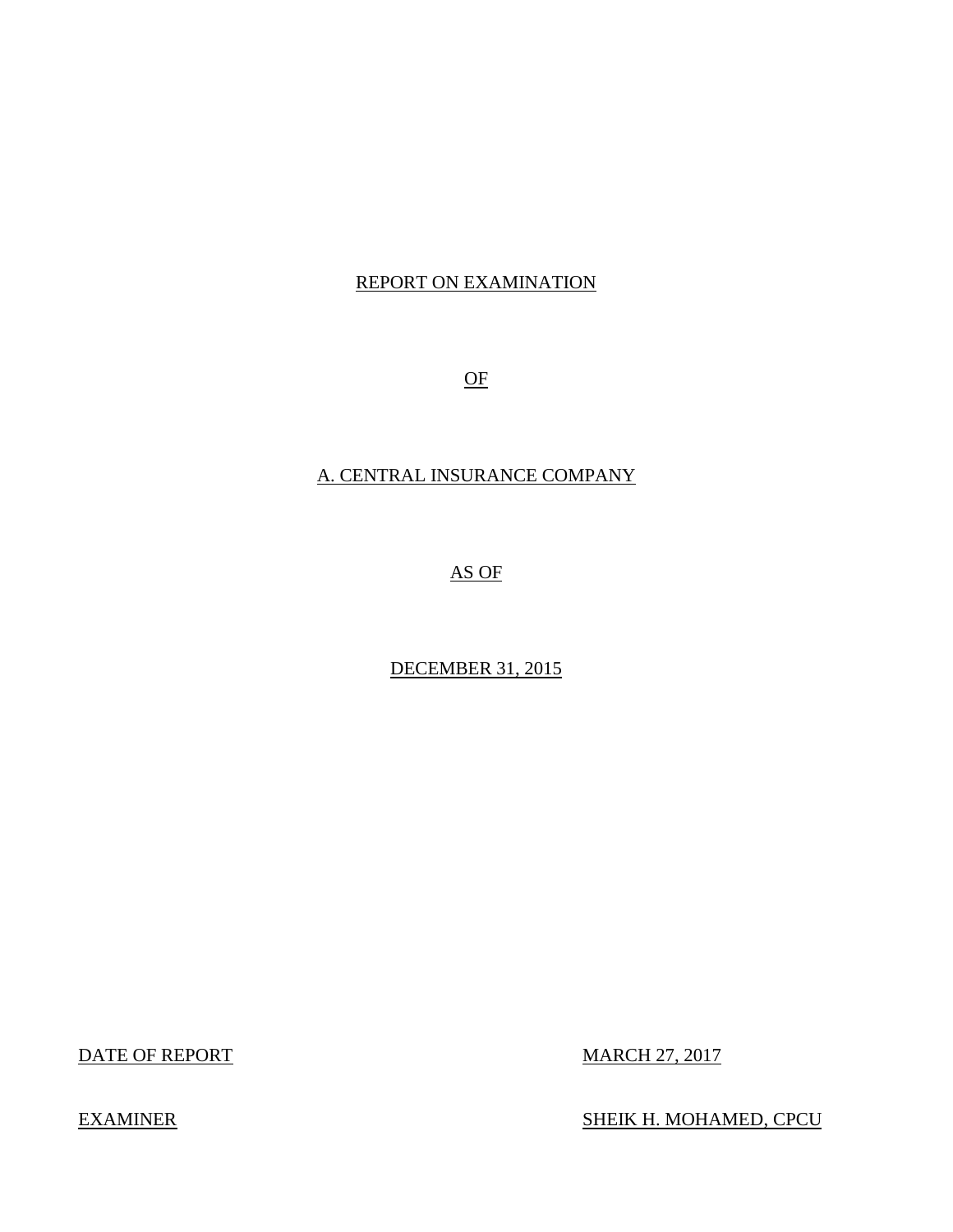## TABLE OF CONTENTS

## ITEM NO. PAGE NO.

| 1. | Scope of examination                                                                                                        | $\overline{2}$         |
|----|-----------------------------------------------------------------------------------------------------------------------------|------------------------|
| 2. | Description of Company                                                                                                      | 3                      |
|    | A. Management<br>B. Territory and plan of operation<br>C. Ceded reinsurance<br>D. Affiliated group<br>E. Significant ratios | 3<br>6<br>7<br>9<br>11 |
| 3. | <b>Financial statements</b>                                                                                                 | 12                     |
|    | A. Balance sheet<br>B. Statement of income<br>C. Capital and surplus account                                                | 12<br>14<br>15         |
| 4. | Losses and loss adjustment expenses                                                                                         | 15                     |
| 5. | Compliance with prior report on examination                                                                                 | 16                     |
| 6. | Summary of comments and recommendations                                                                                     | 17                     |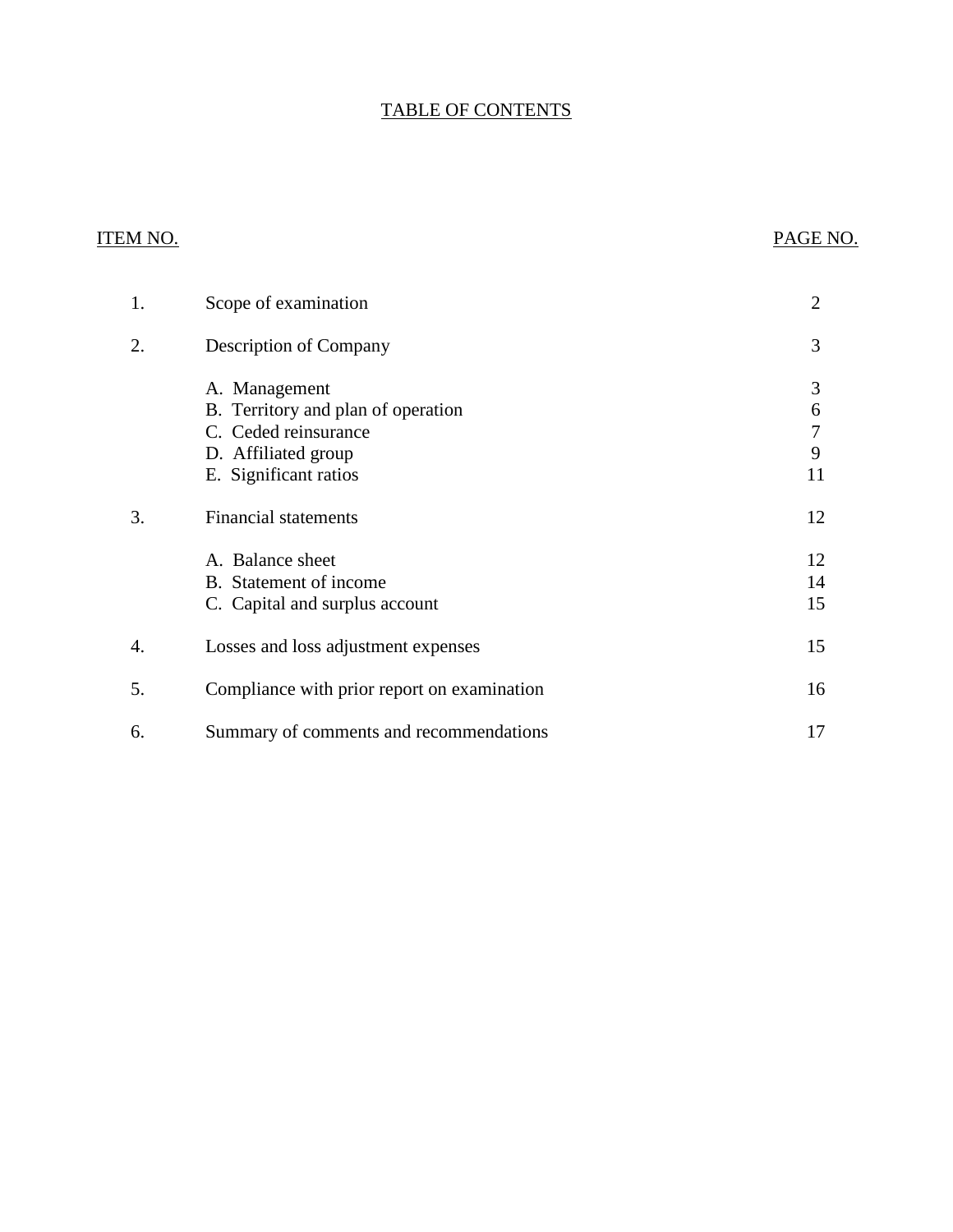

## NEW YORK STATE <sup>1</sup>*DEPARTMENTof*  FINANCIAL SERVICES

Andrew M. Cuomo **Maria T. Vullo** Maria T. Vullo Maria T. Vullo Maria T. Vullo Maria T. Vullo Maria T. Vullo Governor Superintendent Superintendent Superintendent Superintendent Superintendent Superintendent Superintendent

June 6, 2018

Honorable Maria T. Vullo Superintendent New York State Department of Financial Services New York, New York 10004

Madam:

Pursuant to the requirements of the New York Insurance Law, and in compliance with the instructions contained in Appointment Number 31486 dated November 15, 2016, attached hereto, I have made an examination into the condition and affairs of A. Central Insurance Company as of December 31, 2015, and submit the following report thereon.

Wherever the designation "the Company" or "ACIC" appears herein without qualification, it should be understood to indicate A. Central Insurance Company.

 Wherever the term "Department" appears herein without qualification, it should be understood to mean the New York State Department of Financial Services.

The examination was conducted at the Company's home office located at 1899 Central Plaza East, Edmeston, NY 13335.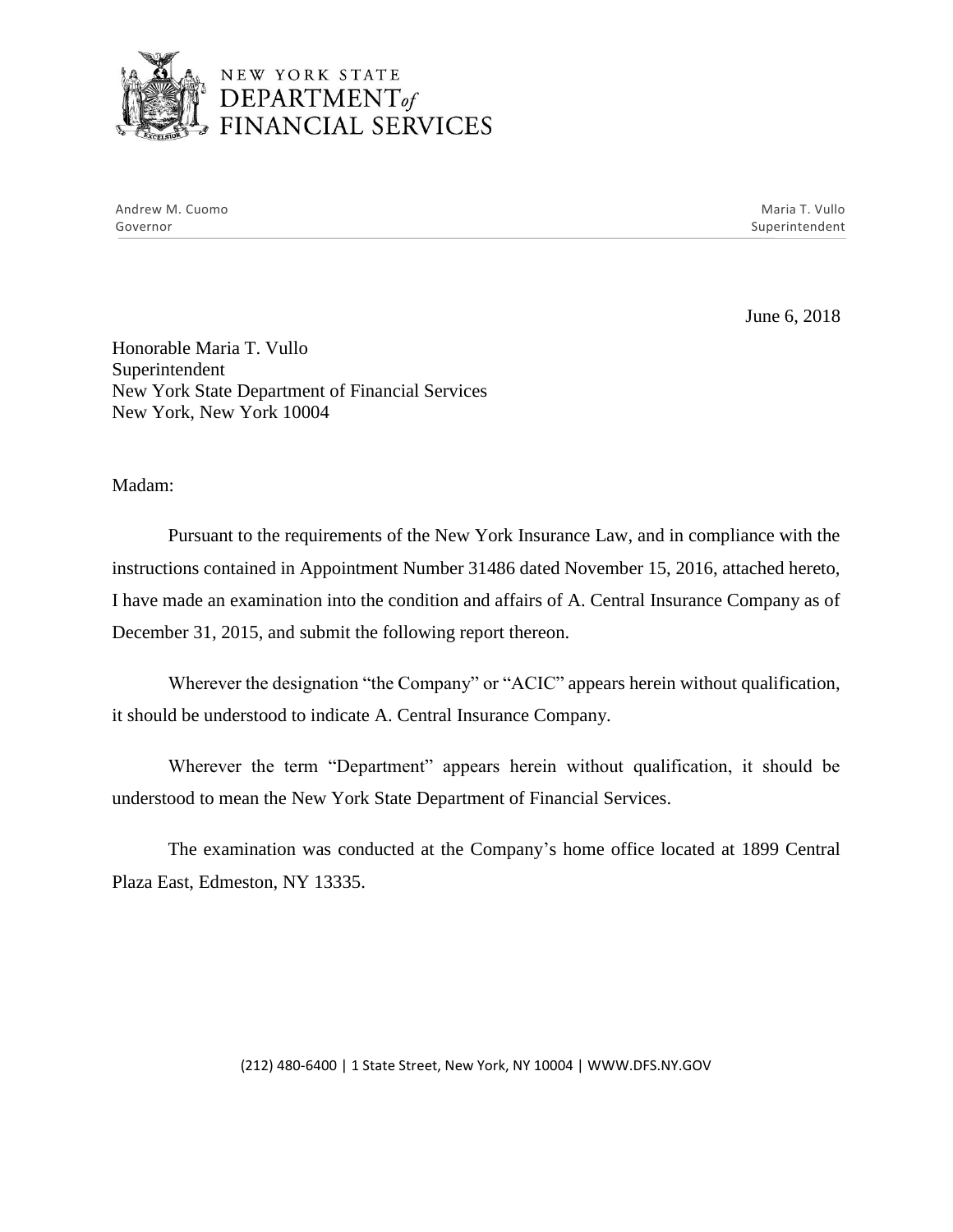#### <span id="page-3-0"></span>**1. SCOPE OF EXAMINATION**

The Department has performed a single-state examination of A. Central Insurance Company. The previous examination was conducted as of December 31, 2010. This examination covered the five-year period from January 1, 2011 through December 31, 2015. Transactions occurring subsequent to this period were reviewed when deemed appropriate by the examiner.

 management, as well as evaluating the overall financial statement presentation, management's This examination was performed in conjunction with the examination of New York Central Mutual Fire Insurance Company. This examination was conducted in accordance with the National Association of Insurance Commissioners ("NAIC") Financial Condition Examiners Handbook ("Handbook"), which requires that we plan and perform the examination to evaluate the financial condition and identify prospective risks of the Company by obtaining information about the Company including corporate governance, identifying and assessing inherent risks within the Company and evaluating system controls and procedures used to mitigate those risks. This examination also includes assessing the principles used and significant estimates made by compliance with Statutory Accounting Principles and annual statement instructions when applicable to domestic state regulations.

All financially significant accounts and activities of the Company were considered in accordance with the risk-focused examination process. This examination also included a review and evaluation of the Company's own control environment assessment. The examiners also relied upon audit work performed by the Company's independent public accountants where deemed appropriate.

This examination report includes a summary of significant findings for the following items as called for in the Handbook:

> Company history Corporate records Management and control Territory and plan of operation Loss Experience Reinsurance Accounts and records Financial statements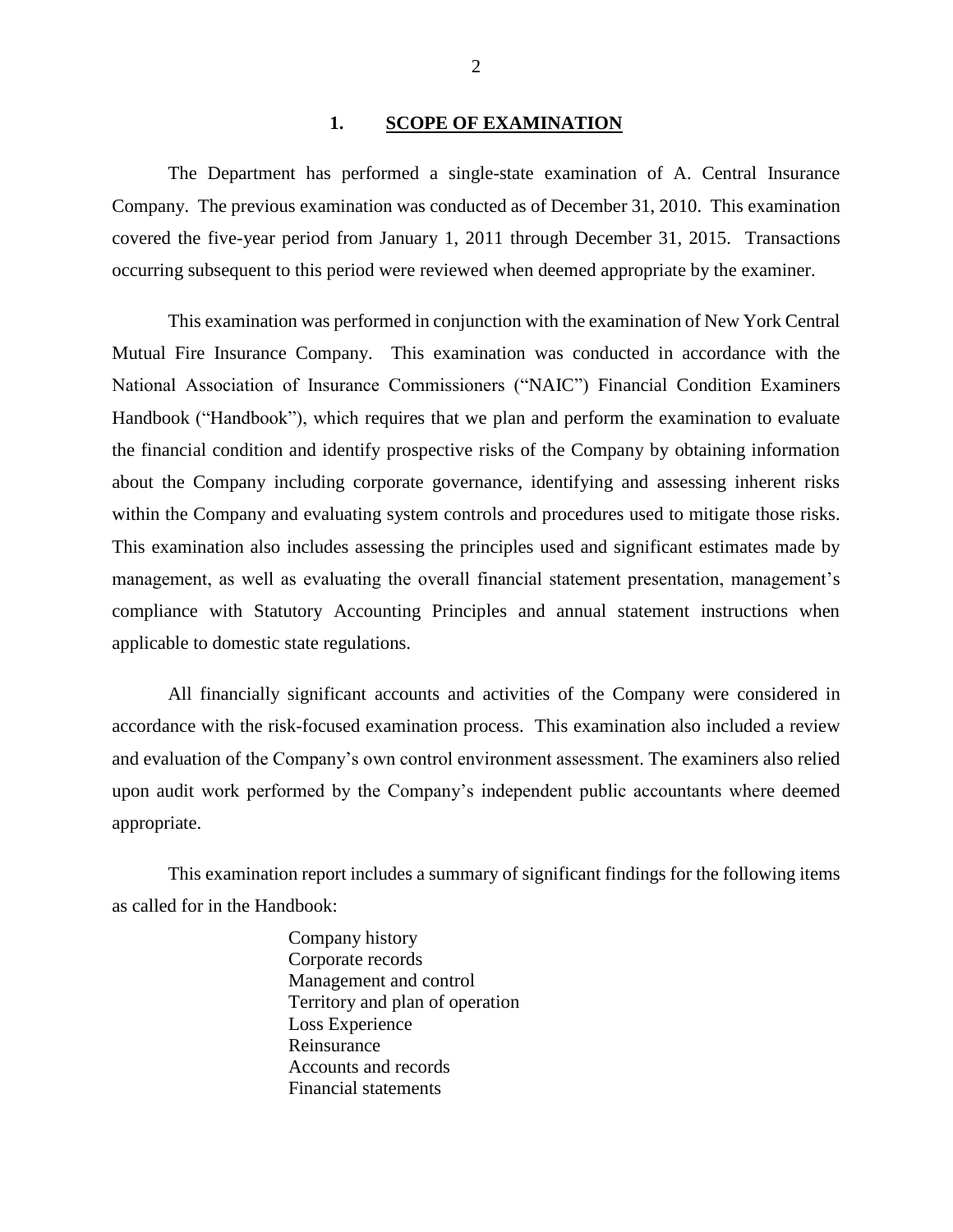#### Summary of recommendations

A review was also made to ascertain what action was taken by the Company with regard to comments and recommendations contained in the prior report on examination.

This report on examination is confined to financial statements and comments on those matters that involve departures from laws, regulations or rules, or that are deemed to require explanation or description.

#### <span id="page-4-0"></span>**2. DESCRIPTION OF COMPANY**

The Company was incorporated under the laws of the State of New York on December 21, 2000 and became licensed on April 17, 2001. On January 24, 2001, NYCM Holdings, Inc. ("Holdings"), a wholly-owned subsidiary of New York Central Mutual Fire Insurance Company ("NYCMFIC"), was incorporated for the purpose of acting as an intermediate holding company to hold all of its issued and outstanding voting shares of the Company. On February 22, 2001, NYCMFIC acquired 100% of the 100 issued shares of Holdings for consideration of \$5,100,000. On February 23, 2001, Holdings acquired 100% of the 3,000 issued shares of \$1,000 par value common stock of the Company for consideration of \$5,050,000. The Company is ultimately controlled by NYCMFIC, a New York domiciled advance premium co-operative property and casualty insurance company.

As of December 31, 2015, paid in capital was \$3,000,000 consisting of 3,000 shares of common stock with a par value of \$1,000 per share. Gross paid in and contributed surplus was \$42,050,000 and has increased by \$25,000,000 during the examination period as follows:

| Year | Description                                     | Amount       |
|------|-------------------------------------------------|--------------|
| 2011 | Beginning gross paid in and contributed surplus | \$17,050,000 |
| 2012 | Surplus contribution                            | 25,000,000   |
| 2015 | Ending gross paid in and contributed surplus    | \$42,050,000 |

#### <span id="page-4-1"></span>A. Management

Pursuant to the Company's charter and by-laws, management of the Company is vested in a board of directors consisting of thirteen members. The board meets four times during each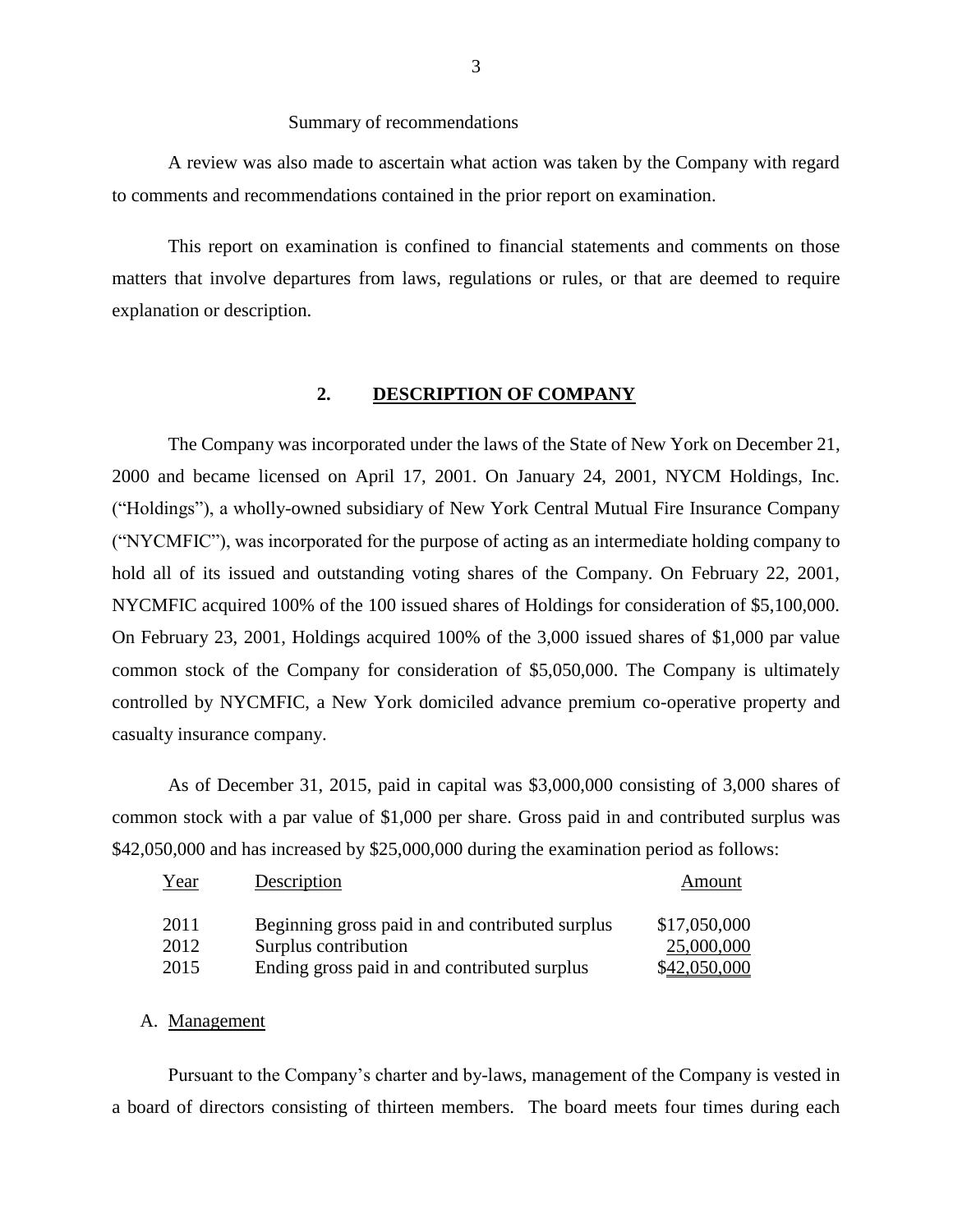calendar year. At December 31, 2015, the board of directors was only comprised of the following twelve members as one of the directors passed away unexpectedly on July 18, 2015:

| Name and Residence                               | <b>Principal Business Affiliation</b>                                                                                                                                                                                                                                                                                                                                              |
|--------------------------------------------------|------------------------------------------------------------------------------------------------------------------------------------------------------------------------------------------------------------------------------------------------------------------------------------------------------------------------------------------------------------------------------------|
| Daryl Robert Forsythe<br>Norwich, NY             | Chairman,<br>NBT Bancorp, Inc.                                                                                                                                                                                                                                                                                                                                                     |
| <b>Edward Gozigian</b><br>Cooperstown, NY        | Attorney at Law,<br>Gozigian, Washburn & Clinton                                                                                                                                                                                                                                                                                                                                   |
| Jennifer R. Haack<br>Painted Post, NY            | Private Investor                                                                                                                                                                                                                                                                                                                                                                   |
| Benjamin Clark Nesbitt<br>West Oneonta, NY       | Senior Vice President (retired),<br><b>Wilber National Bank</b>                                                                                                                                                                                                                                                                                                                    |
| Albert Pylinski, Jr.<br>Edmeston, NY             | Executive Vice President, Chief Financial Officer,<br>Chief Risk Officer, Treasurer,<br>A. Central Insurance Company;<br>Executive Vice President, Chief Financial Officer,<br>Chief Risk Officer, Treasurer,<br>New York Central Mutual Fire Insurance Company;<br>Treasurer,<br>Albert F. Stager, Inc.;<br><b>Executive Vice President and Treasurer,</b><br>NYCM Holdings, Inc. |
| <b>Robert Wesley Ranger</b><br>West Winfield, NY | Chairman,<br><b>USNY Bank</b> ;<br>President,<br><b>RWR Funding</b>                                                                                                                                                                                                                                                                                                                |
| <b>VanNess Daniel Robinson</b><br>Edmeston, NY   | Chairman and Secretary,<br>A. Central Insurance Company;<br>Chairman and Secretary,<br>New York Central Mutual Fire Insurance Company;<br>Chairman and President,<br>Albert F. Stager, Inc.;<br>President,<br>Robinson Agency Inc.;<br>Chairman and Secretary,<br>NYCM Holdings, Inc.                                                                                              |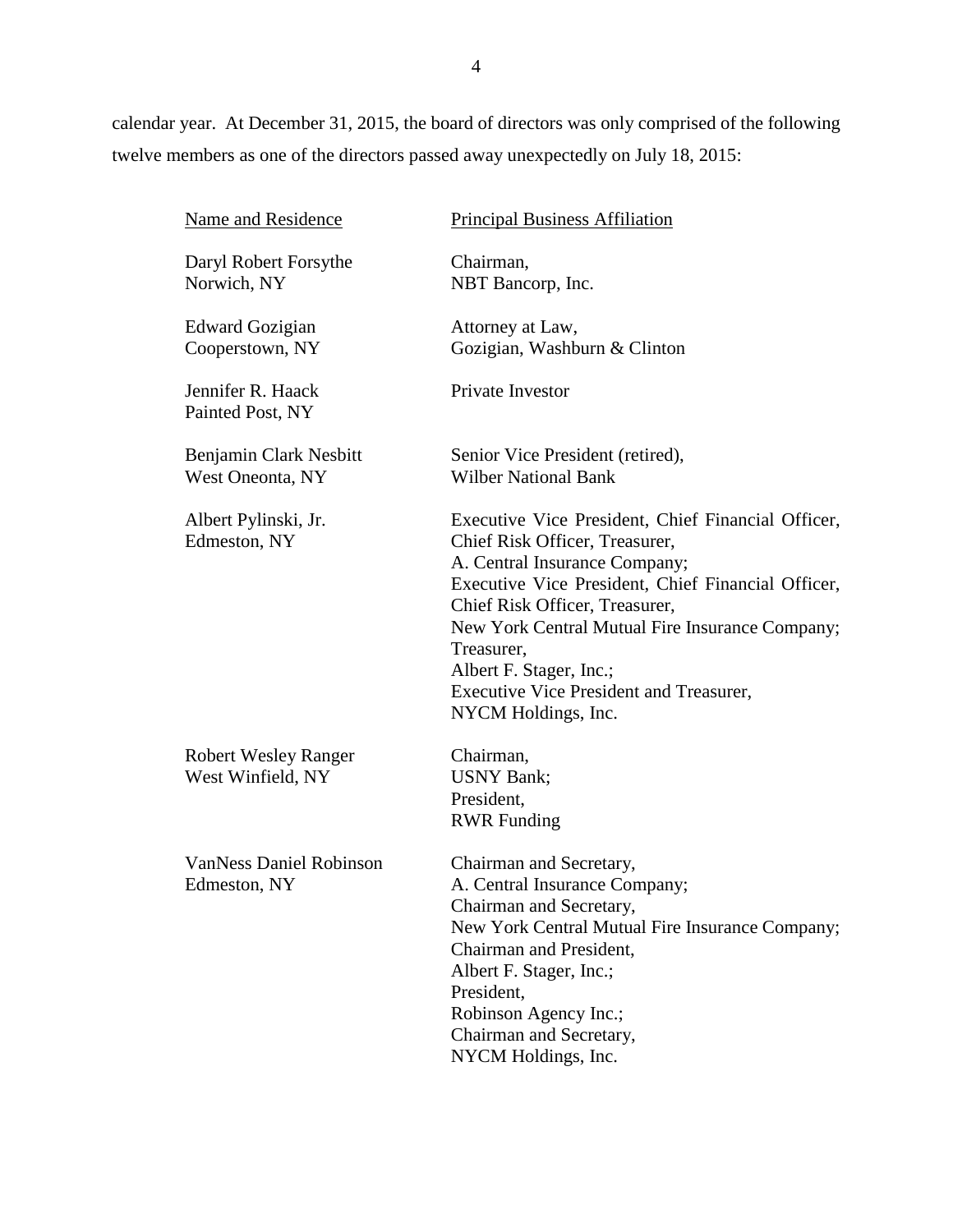| Name and Residence                        | <b>Principal Business Affiliation</b>                                                                                                                                                                                                                                                                    |  |  |
|-------------------------------------------|----------------------------------------------------------------------------------------------------------------------------------------------------------------------------------------------------------------------------------------------------------------------------------------------------------|--|--|
| VanNess Daniel Robinson II<br>Oneonta, NY | President and Chief Executive Officer,<br>A. Central Insurance Company;<br>President and Chief Executive Officer,<br>New York Central Mutual Fire Insurance Company;<br>Vice President,<br>Albert F. Stager, Inc.;<br>Secretary/Treasurer,<br>Robinson Agency Inc.;<br>President,<br>NYCM Holdings, Inc. |  |  |
| <b>Charles Raymond Schanz</b>             | Owner and President,                                                                                                                                                                                                                                                                                     |  |  |
| Cooperstown, NY                           | C.R. Schanz, Inc.                                                                                                                                                                                                                                                                                        |  |  |
| Harry William Smith, Jr.                  | President (retired),                                                                                                                                                                                                                                                                                     |  |  |
| Norwich, NY                               | Smith Norwich, Inc.                                                                                                                                                                                                                                                                                      |  |  |
| William Francis Streck, M.D.              | President and Chief Executive Officer (retired),                                                                                                                                                                                                                                                         |  |  |
| Cooperstown, NY                           | <b>Bassett Healthcare</b>                                                                                                                                                                                                                                                                                |  |  |
| <b>Bruce Clayton Wratten</b>              | Owner and Operator (retired),                                                                                                                                                                                                                                                                            |  |  |
| Leonardsville, NY                         | Horned Dorset, Ltd.                                                                                                                                                                                                                                                                                      |  |  |

 A review of the minutes of the board of directors' meetings held during the examination period indicated that the meetings were generally well attended and each board member had an acceptable record of attendance.

As of December 31, 2015, the principal officers of the Company were as follows:

Name Title VanNess Daniel Robinson II President VanNess Daniel Robinson Secretary Albert Pylinski, Jr. Treasurer Michael Anthony Perrino<br>
First Senior Vice President<br>
First Senior Vice President<br>
First Senior Vice President John Eric Holdorf Senior Vice President

First Senior Vice President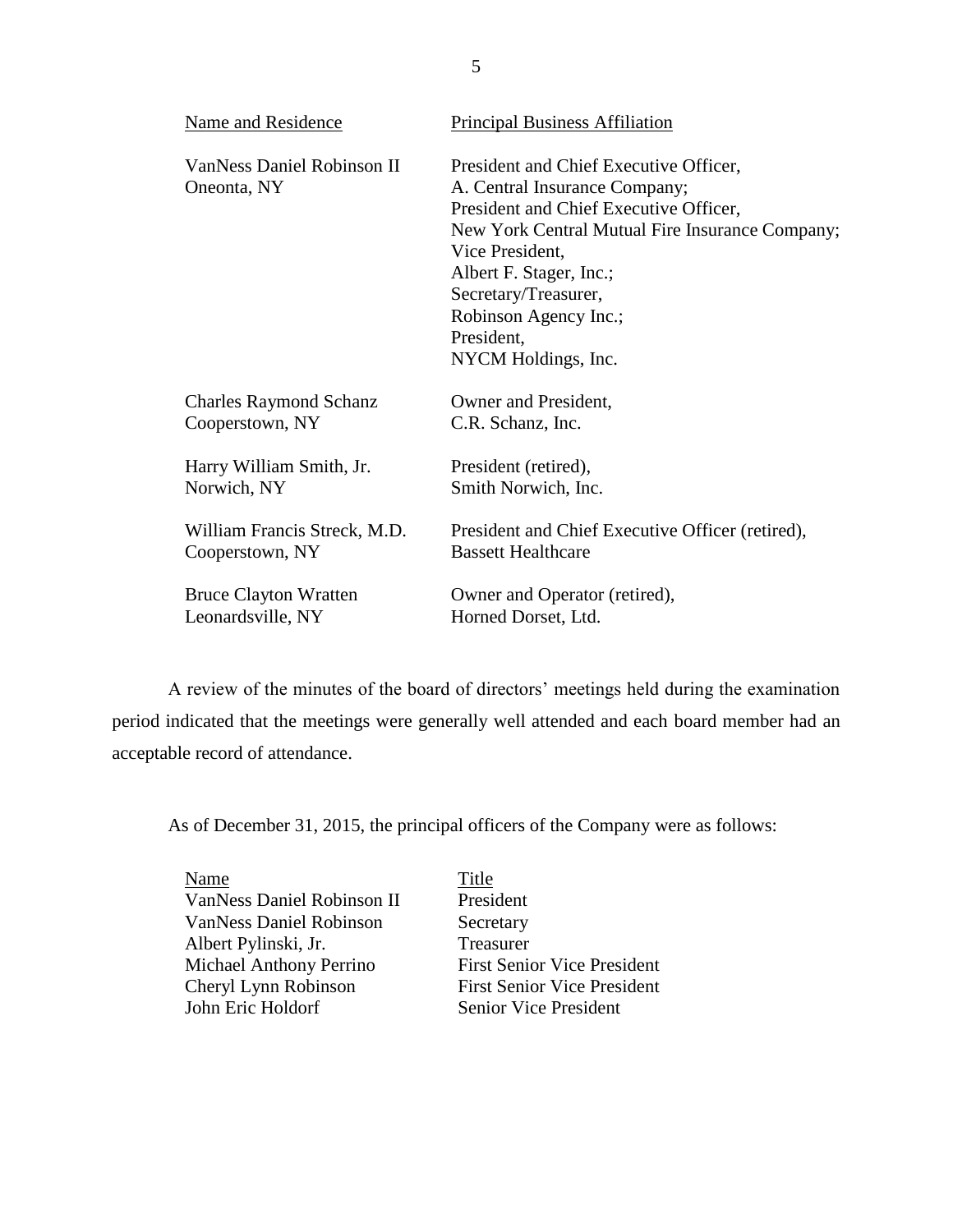#### <span id="page-7-0"></span>B. Territory and Plan of Operation

As of December 31, 2015, the Company was licensed to write business in New York State only.

As of the examination date, the Company was authorized to transact the kinds of insurance as defined in the following numbered paragraphs of Section 1113(a) of the New York Insurance Law:

| <u>Paragraph</u> | Line of Business                               |
|------------------|------------------------------------------------|
| 4                | Fire                                           |
| 5                | Miscellaneous property                         |
| 6                | Water damage                                   |
| 7                | Burglary and theft                             |
| 8                | Glass                                          |
| 9                | Boiler and machinery                           |
| 10               | Elevator                                       |
| 11               | Animal                                         |
| 12               | Collision                                      |
| 13               | Personal injury liability                      |
| 14               | Property damage liability                      |
| 15               | Workers' compensation and employers' liability |
| 16               | Fidelity and surety                            |
| 19               | Motor vehicle and aircraft physical damage     |
| 20               | Marine and inland marine (inland marine only)  |

Based upon the lines of business for which the Company is licensed and the Company's current capital structure, and pursuant to the requirements of Articles 13, 41 and 66 of the New York Insurance Law, the Company is required to maintain a minimum surplus to policyholders in the amount of \$3,300,000.

The Company's predominant lines of business are non-standard private passenger auto liability and auto physical damage, which accounted for 66.83% and 33.17%, respectively, of the Company's 2015 direct written premiums.

The following schedule shows the direct premiums written by the Company for the period under examination: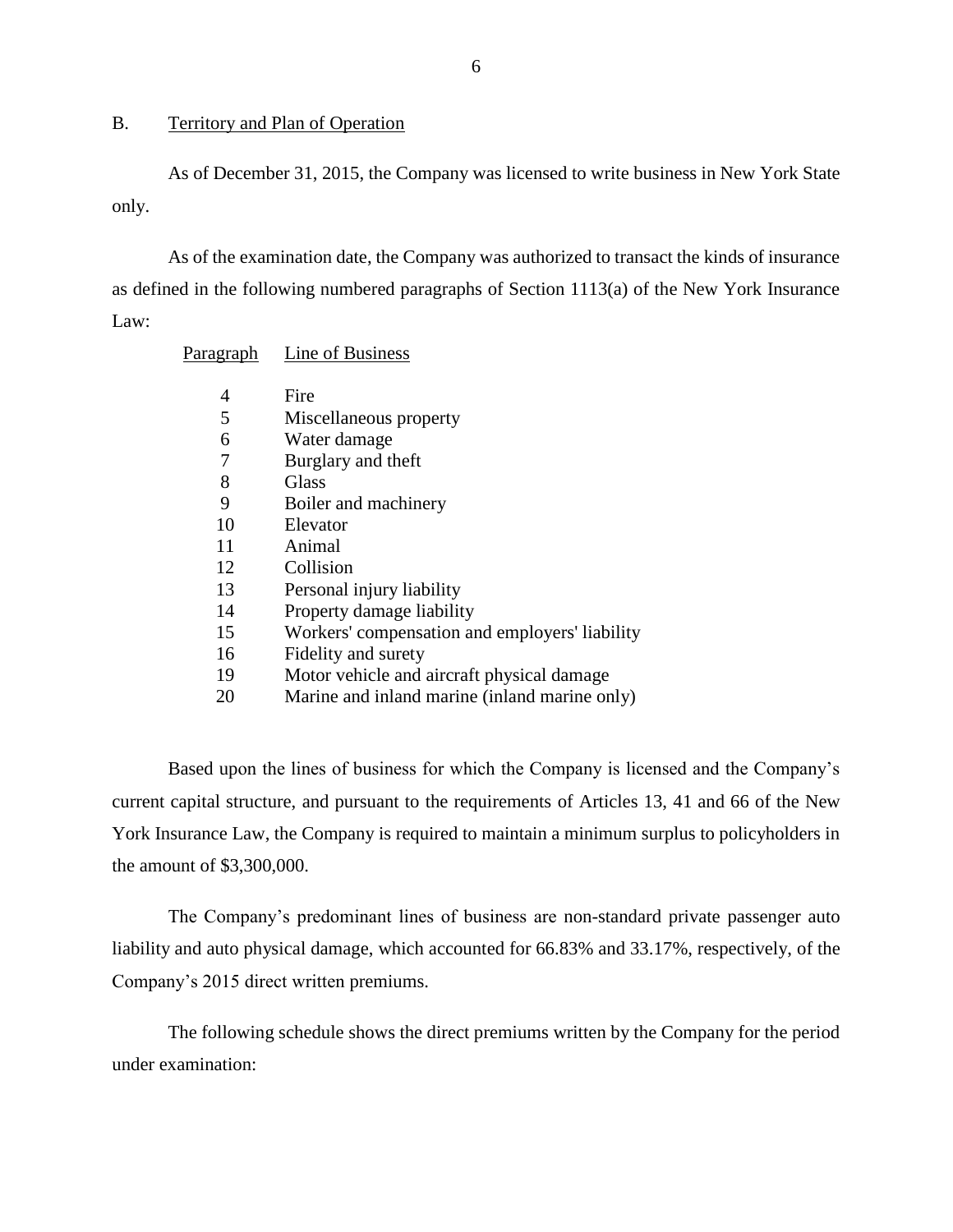| <b>Total Direct Written</b> |
|-----------------------------|
| Premiums                    |
| \$58,218,624                |
| \$49,594,865                |
| \$35,792,464                |
| \$25,253,073                |
| \$20,223,872                |
|                             |

As of December 31, 2015, the Company wrote insurance through approximately 1,179 independent agents. The Company's main office is located in Edmeston, New York and a branch office is located in Sherburne, New York.

#### Assumed Reinsurance

The Company did not assume any external reinsurance during the examination period The only business assumed was under its participation in an inter-company reinsurance pooling agreement with its affiliate, New York Central Mutual Fire Insurance Company, which is described immediately below.

#### <span id="page-8-0"></span>C. Ceded Reinsurance

#### Net Pooling Reinsurance Agreement

 The Company entered into a net pooling reinsurance agreement ("Pooling Agreement") with New York Central Mutual Fire Insurance Company ("NYCMFIC") effective July 1, 2001. The Pooling Agreement and all subsequent amendments were submitted to the Department. As of the examination date, the participation percentage in the net combined pooled business between the Company and NYCFMIC was 10% and 90% respectively. These pooled participation percentages changed over the years since the inception of this agreement in 2001.

All lines of business that both companies are authorized to write are included in the Pooling Agreement and are ceded 100% to NYCMFIC, after all non-affiliated ceded reinsurance has been recorded. In addition, this Pooling Agreement allows the pooling of certain assets, liabilities,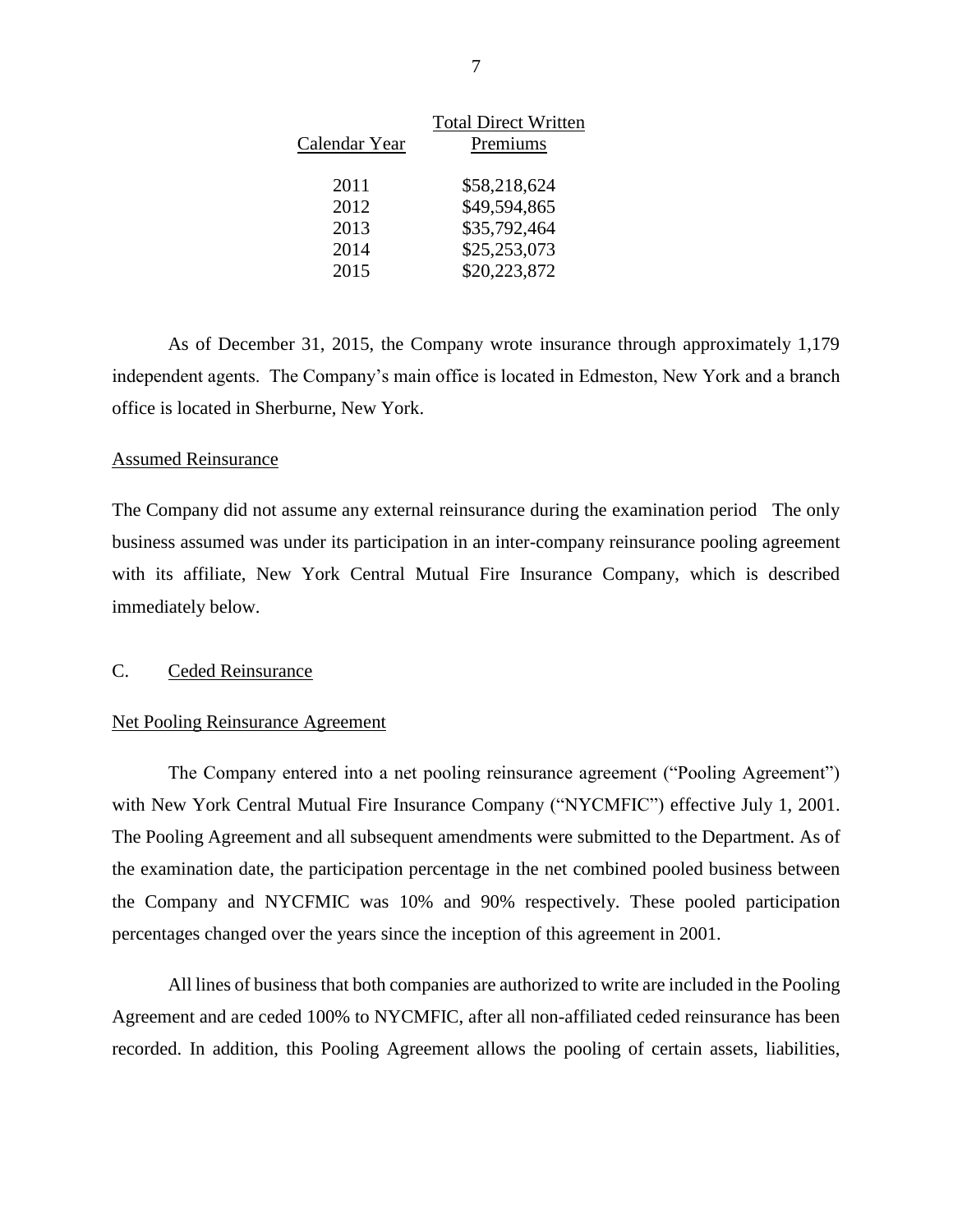income, and expense items as listed within the agreement. NYCMFIC cedes business to nonaffiliated reinsurers prior to pooling between the companies.

#### Ceded Reinsurance Program

The Company had the following ceded reinsurance contract in effect at December 31, 2015:

| Type of Treaty                                                        | Cession                                                                                                                                                                                                                                                                         |
|-----------------------------------------------------------------------|---------------------------------------------------------------------------------------------------------------------------------------------------------------------------------------------------------------------------------------------------------------------------------|
| $Casudty - Excess of Loss$<br>$(2 \text{ layers})$<br>100% authorized | \$4,500,000 excess of \$500,000<br>each<br>occurrence; limit of \$6,000,000 on the second<br>excess cover for losses in excess of the policy<br>limits and extra contractual obligations<br>combined arising out of all occurrences taking<br>place during each agreement year. |

 During the examination period, the Company's net retention for casualty business increased from \$175,000 to \$500,000.

The above ceded reinsurance agreement was reviewed and found to contain the required clauses, including an insolvency clause, meeting the requirements of Section 1308 of the New York Insurance Law.

Examination review found that the Schedule F data reported by the Company in its filed annual statement accurately reflected its reinsurance transactions. Additionally, management has represented that all material ceded reinsurance agreements transfer both underwriting and timing risk as set forth in SSAP No. 62R. Representations were supported by appropriate risk transfer analyses and an attestation from the Company's President and Treasurer pursuant to the NAIC Annual Statement Instructions. Additionally, examination review indicated that the Company was not a party to any finite reinsurance agreements. All ceded reinsurance agreements were accounted for utilizing reinsurance accounting as set forth in SSAP No. 62R.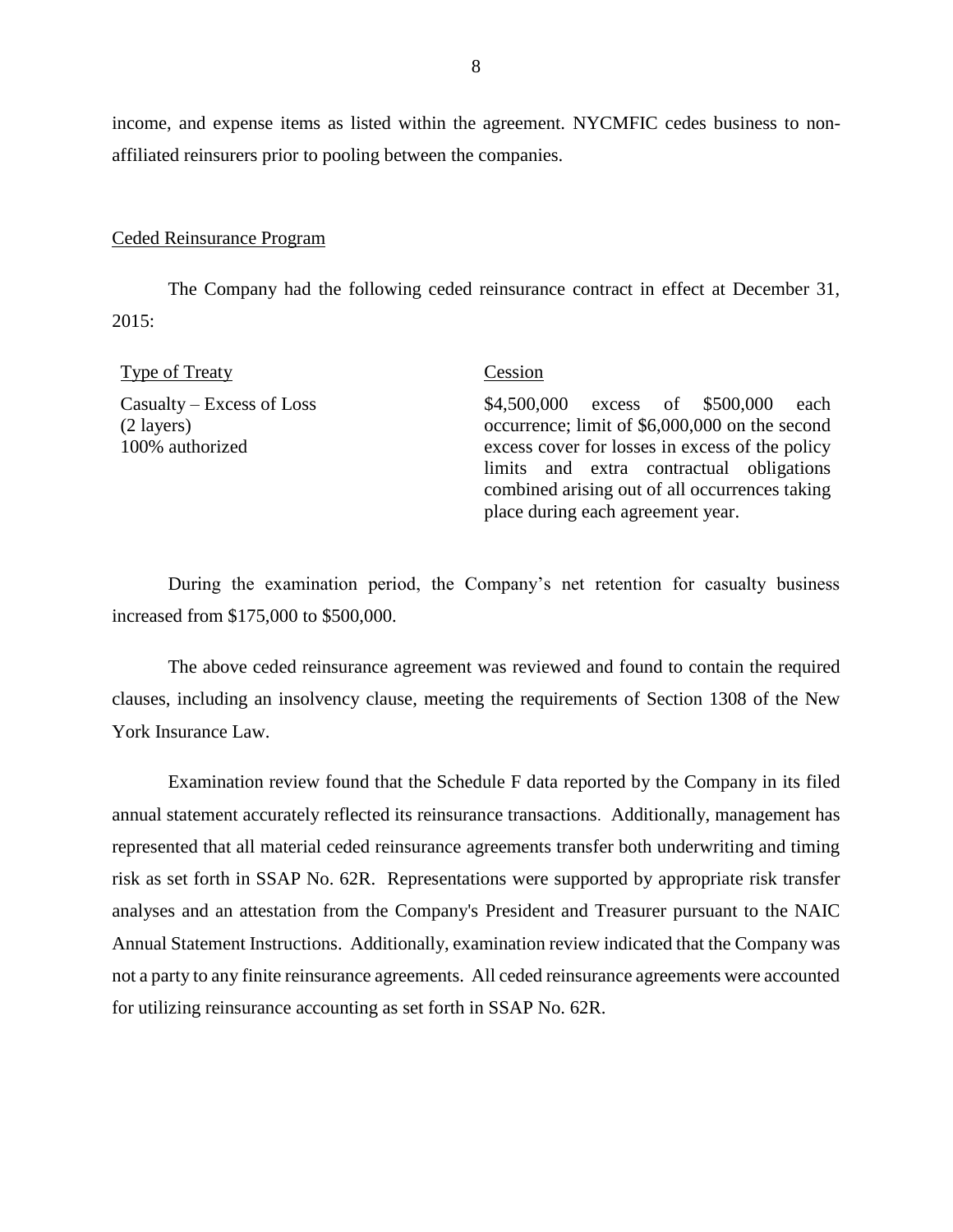#### <span id="page-10-0"></span>D. Affiliated Group

The Company is a wholly-owned subsidiary of NYCM Holdings, Inc., which in turn is wholly-owned by New York Central Mutual Fire Insurance Company, a New York domiciled advance premium co-operative property and casualty insurance company.

Since the ultimate controlling party of the affiliated group is an authorized insurer, it is exempt from the requirements of Article 15 of the New York Insurance Law and Department Regulation 52. However, it is subject to the requirements of Article 16 of the New York Insurance Law and Department Regulation 53. A review of the annual filings made by NYCMFIC pursuant to Department Regulation 53 during the examination period indicated that such filings were complete and were filed in a timely manner.

The following is a chart of the affiliated group as of December 31, 2015:



\* NYCM Insurance Group was formed for combined statement filing purposes only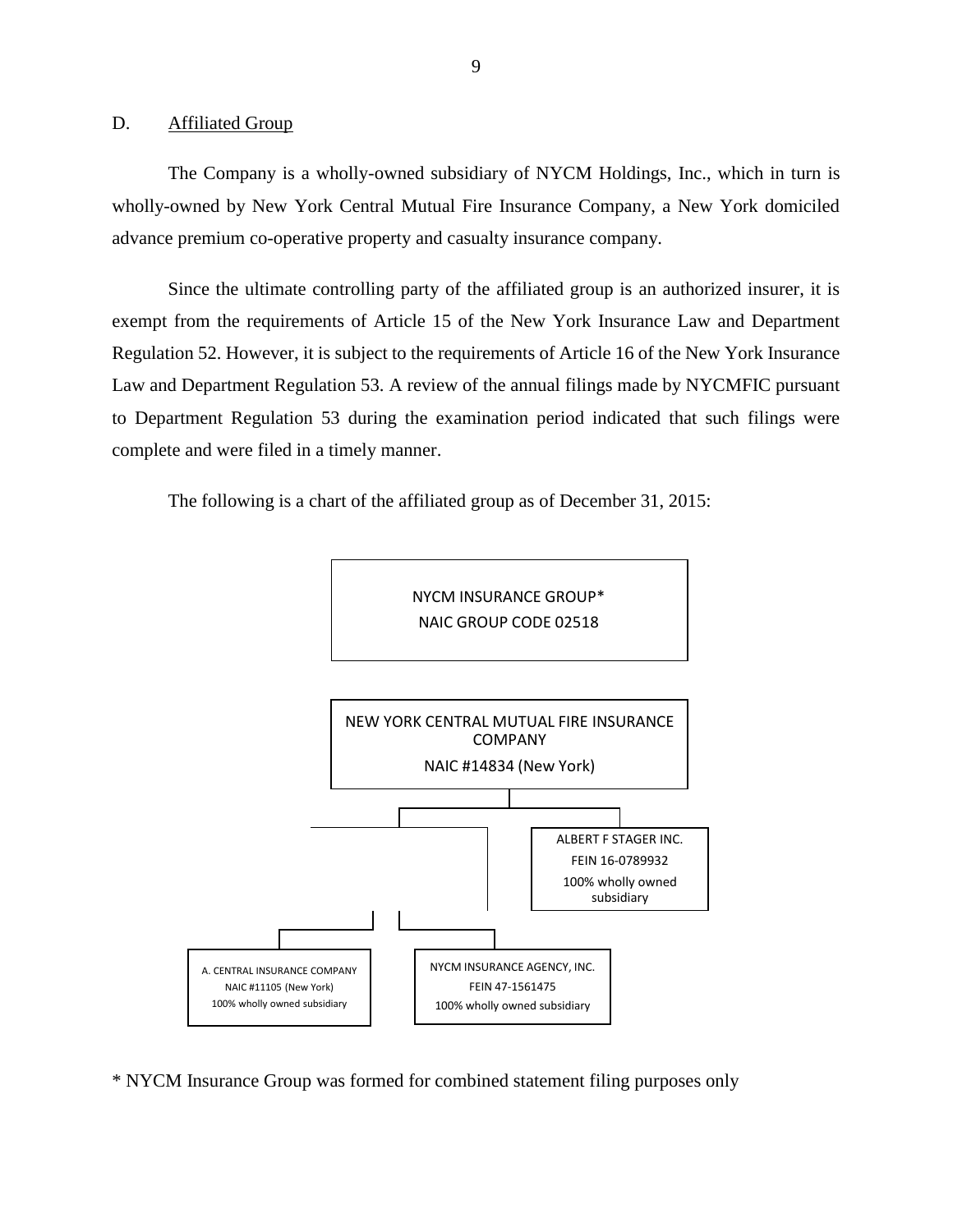As of December 31, 2015, the Company was party to the following agreements with other members of its affiliated group:

#### Net Pooling Reinsurance Agreement

Refer to Section 2C of this report for the details of the net pooling reinsurance agreement between the Company and New York Central Mutual Fire Insurance Company.

#### Cost Allocation Agreement

The Company entered into a cost allocation agreement, effective July 1, 2001, with NYCM Holdings Inc. ("Holdings"). Pursuant to the agreement, Holdings provides and makes available to the Company, at cost, the services of its personnel, office space, the use of office equipment and data processing services. Expenses incurred by Holdings for services, equipment or facilities that benefit the Company are to be allocated pursuant to Department Regulation 30 using actual usage or weighted time methods as a base of allocation. Amounts due under the agreement are determined at the end of each month by Holdings on an estimated basis and if necessary, there shall be a quarterly adjustment of such amounts. Pursuant to the agreement, the Company shall pay all charges due under this agreement to Holdings within fifteen days following receipt of each billing. Based on a review of this agreement, it appears that no billing is being generated and settlements are not made within 15 days following receipt of each billing as called for in the "payment article" of the agreement. It is therefore recommended that the Company implement procedures to comply fully with all of the provisions of its inter-company agreements and that settlements be made in a timely manner.

## <span id="page-11-0"></span>Agency Agreement between the Company and New York Central Mutual Fire Insurance Company and NYCM Insurance Agency, Inc.

Effective February 2, 2015, the Company and New York Central Mutual Fire Insurance Company entered into an agency agreement with NYCM Insurance Agency, Inc. of Edmeston, New York. Pursuant to the agreement, NYCM Insurance Agency, Inc. may solicit, receive and accept proposals for insurance, and to bind, issue and deliver policies of insurance, covering such classes of risks as the Company may, from time to time, authorize to be insured; cancel such policies of insurance when directed by the Company to do so; and collect, receive and receipt for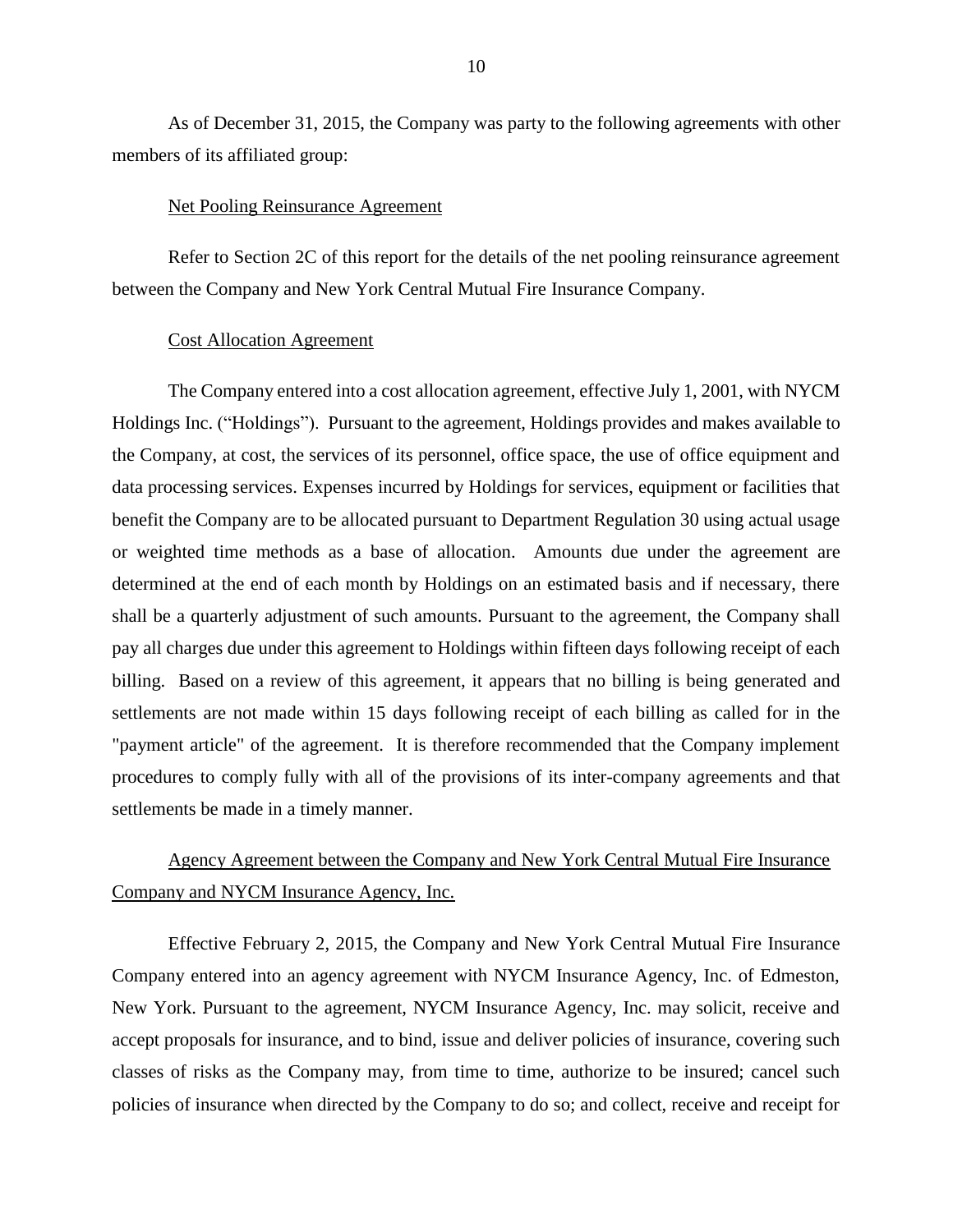premiums on such policies of insurance. The agents are considered independent contractors and not employees of the Company. The agents agree to forward to the Company within five business days and without deduction or offset, all premiums collected.

#### <span id="page-12-0"></span>E. Significant Ratios

The following ratios have been computed as of December 31, 2015, based upon the results of this examination:

| Net premiums written to policyholders' surplus   | 121\% |
|--------------------------------------------------|-------|
| Adjusted liabilities to liquid assets            | 64%   |
| Gross agents' balances to policyholders' surplus | 10%   |

All of the above ratios fall within the benchmark ranges set forth in the Insurance Regulatory Information System of the National Association of Insurance Commissioners.

The underwriting ratios presented below are on an earned/incurred basis and encompass the five-year period covered by this examination:

|                                              | Amounts       | Ratios  |
|----------------------------------------------|---------------|---------|
| Losses and loss adjustment expenses incurred | \$169,375,519 | 72.84%  |
| Other underwriting expenses incurred         | 77,069,876    | 33.14   |
| Net underwriting gain (loss)                 | (13,911,327)  | (5.98)  |
| Premiums earned                              | \$232,534,068 | 100.00% |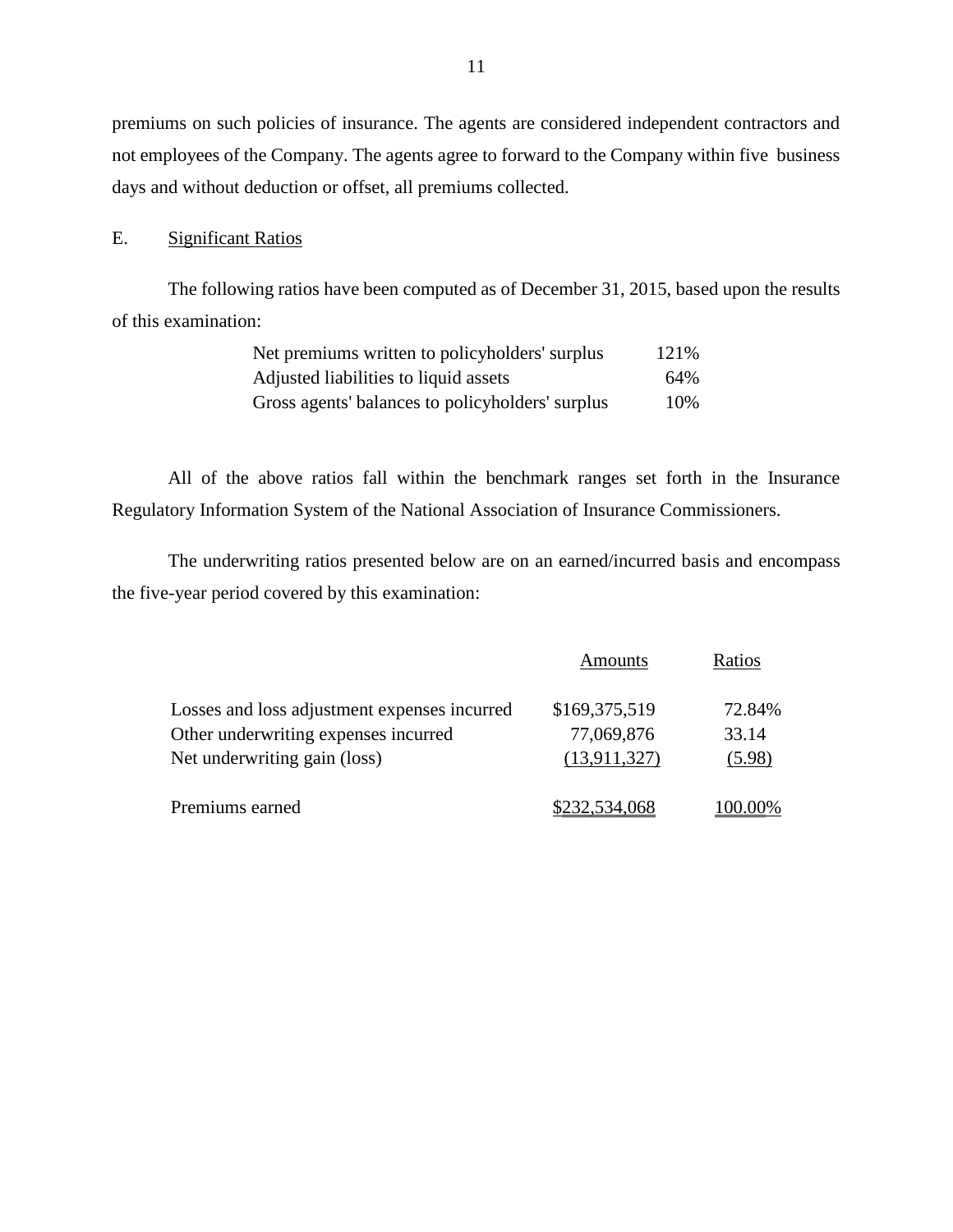## **3. FINANCIAL STATEMENTS**

## <span id="page-13-1"></span><span id="page-13-0"></span>A. Balance Sheet

The following shows the assets, liabilities and surplus as regards policyholders as of December 31, 2015 as reported by the Company:

| Assets                                   | Assets           | <b>Assets Not</b><br>Admitted | Net Admitted<br>Assets |
|------------------------------------------|------------------|-------------------------------|------------------------|
| <b>Bonds</b>                             | 77,564,432<br>\$ |                               | 77,564,432             |
| Common stocks (stocks)                   | 2,323,837        |                               | 2,323,837              |
| Cash, cash equivalents and short-term    |                  |                               |                        |
| Investments                              | 2,128,382        |                               | 2,128,382              |
| Investment income due and accrued        | 616,759          |                               | 616,759                |
| Uncollected premiums and agents'         |                  |                               |                        |
| balances in the course of collection     | 3,797,528        | \$<br>34,870                  | 3,762,658              |
| Deferred premiums, agents' balances and  |                  |                               |                        |
| installments booked but deferred and not |                  |                               |                        |
| yet due                                  | 11,438,916       |                               | 11,438,916             |
| Amounts recoverable from reinsurers      | 1,311,591        |                               | 1,311,591              |
| Current federal and foreign income tax   |                  |                               |                        |
| recoverable and interest thereon         | 13,430           |                               | 13,430                 |
| Net deferred tax asset                   | 3,301,415        | 1,355,475                     | 1,945,940              |
| Cash surrender value (split life)        | 1,656,566        |                               | 1,656,566              |
| Equities and deposits in pools and       |                  |                               |                        |
| Associations                             | 12,685           |                               | 12,685                 |
| Accounts receivable - other              | 218,202          | 168,353                       | 49,849                 |
| Total assets                             | \$104,383,743    | \$1,558,698                   | \$102,825,045          |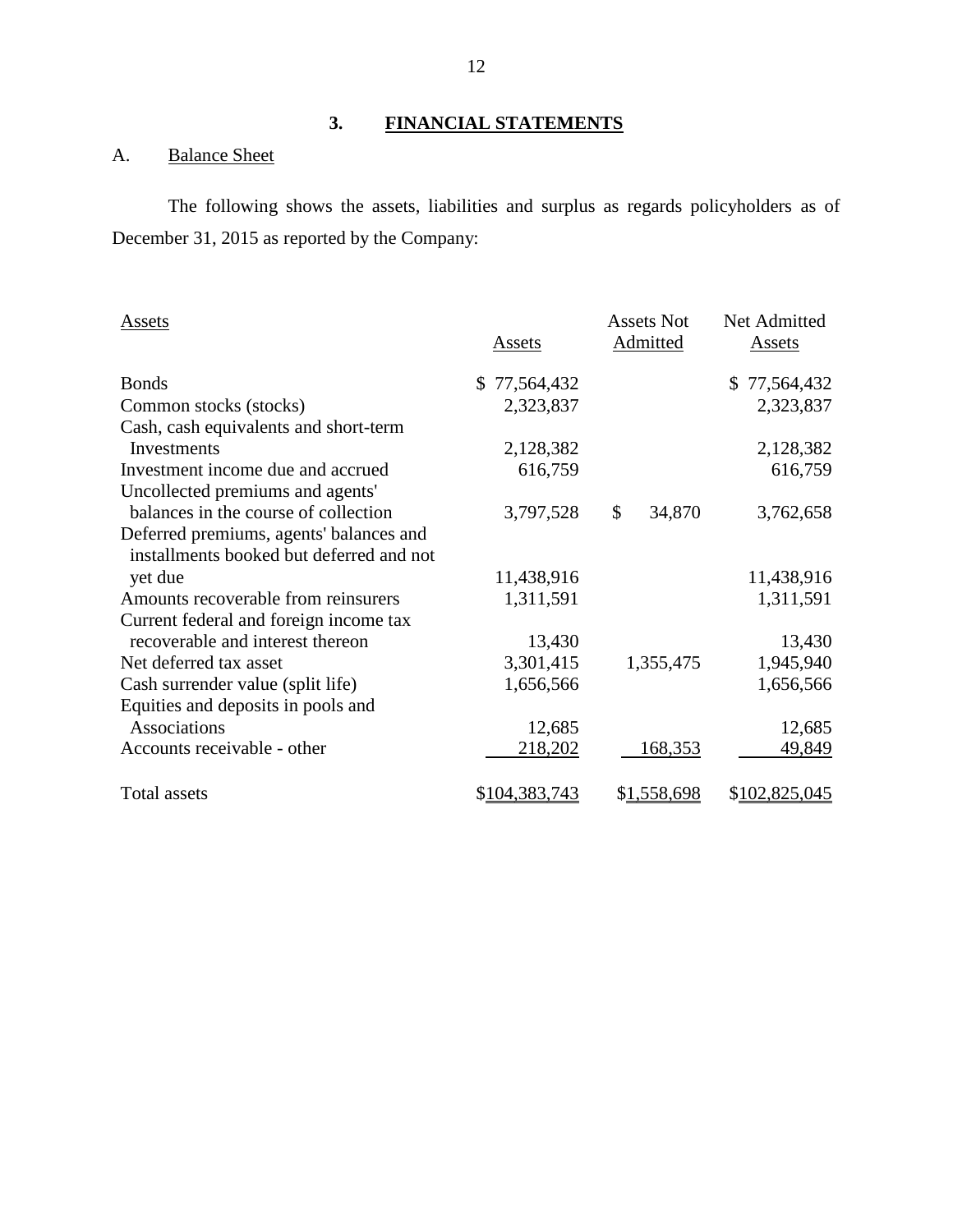#### Liabilities, Surplus and Other Funds

| Liabilities                                            |             |               |
|--------------------------------------------------------|-------------|---------------|
| Losses and loss adjustment expenses                    |             | \$29,033,403  |
| Reinsurance payable on paid losses and loss adjustment |             |               |
| Expenses                                               |             | 2,049,674     |
| Commissions payable, contingent commissions and other  |             |               |
| similar charges                                        |             | 1,459,800     |
| Other expenses (excluding taxes, licenses and fees)    |             | 570,366       |
| Unearned premiums                                      |             | 24,058,323    |
| Advance premium                                        |             | 465,484       |
| Ceded reinsurance premiums payable (net of ceding      |             |               |
| commissions)                                           |             | 1,429,564     |
| Amounts withheld or retained by company for account of |             |               |
| <b>Others</b>                                          |             | 2,886,507     |
| Payable to parent, subsidiaries and affiliates         |             | 1,527,565     |
| Liability for pension transition                       |             | 401,721       |
| Liability for postretirement transition                |             | 173,206       |
| <b>Total liabilities</b>                               |             | \$64,055,613  |
|                                                        |             |               |
| <b>Surplus and Other Funds</b>                         |             |               |
| Common capital stock                                   | \$3,000,000 |               |
| Gross paid in and contributed surplus                  | 42,050,000  |               |
| Unassigned funds (surplus)                             | (6,280,568) |               |
| Surplus as regards policyholders                       |             | 38,769,432    |
| Total liabilities, surplus and other funds             |             | \$102,825,045 |

Note: The Internal Revenue Service has completed its audits of the Company's Federal Income Tax returns through tax year 2005. All material adjustments, if any, made subsequent to the date of examination and arising from said audits, are reflected in the financial statements included in this report. The Internal Revenue Service has not notified the Company of any audits covering tax years 2009 through 2016. The examiner is unaware of any potential exposure of the Company to any tax assessment and no liability has been established herein relative to such contingency.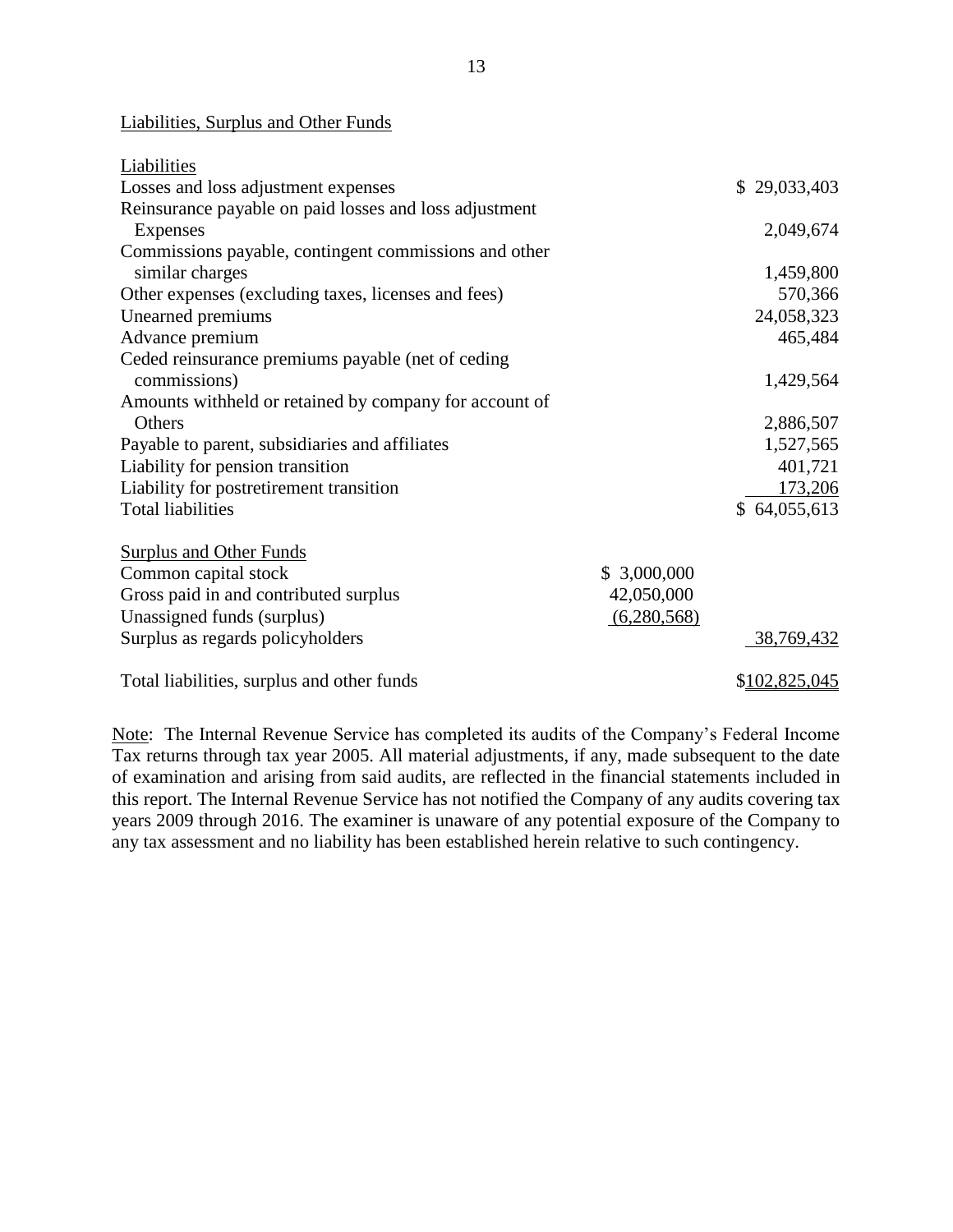## <span id="page-15-0"></span>B. Statement of Income

Net loss for the five-year examination period as reported by the Company was

## \$1,339,664, detailed as follows:

| <b>Underwriting Income</b>                                                                                                                             |              |                                       |                |
|--------------------------------------------------------------------------------------------------------------------------------------------------------|--------------|---------------------------------------|----------------|
| Premiums earned                                                                                                                                        |              |                                       | \$232,534,068  |
| Deductions:<br>Losses and loss adjustment expenses incurred<br>Other underwriting expenses incurred                                                    |              | \$169,375,519<br>77,069,876           |                |
| Total underwriting deductions                                                                                                                          |              |                                       | 246, 445, 395  |
| Net underwriting gain or (loss)                                                                                                                        |              |                                       | \$(13,911,327) |
| <b>Investment Income</b>                                                                                                                               |              |                                       |                |
| Net investment income earned<br>Net realized capital gain                                                                                              | $\mathbb{S}$ | 8,427,640<br>912,724                  |                |
| Net investment gain or (loss)                                                                                                                          |              |                                       | 9,340,364      |
| Other Income                                                                                                                                           |              |                                       |                |
| Net gain or (loss) from agents' or premium balances charged off<br>Finance and service charges not included in premiums<br>Miscellaneous income (loss) | $\mathbb{S}$ | (238, 324)<br>3,897,469<br>(694, 967) |                |
| Total other income                                                                                                                                     |              |                                       | 2,964,178      |
| Net income before federal and foreign income taxes                                                                                                     |              |                                       | (1,606,785)    |
| Federal and foreign income taxes incurred                                                                                                              |              |                                       | (267, 121)     |
| Net income/(loss)                                                                                                                                      |              |                                       | \$(1,339,664)  |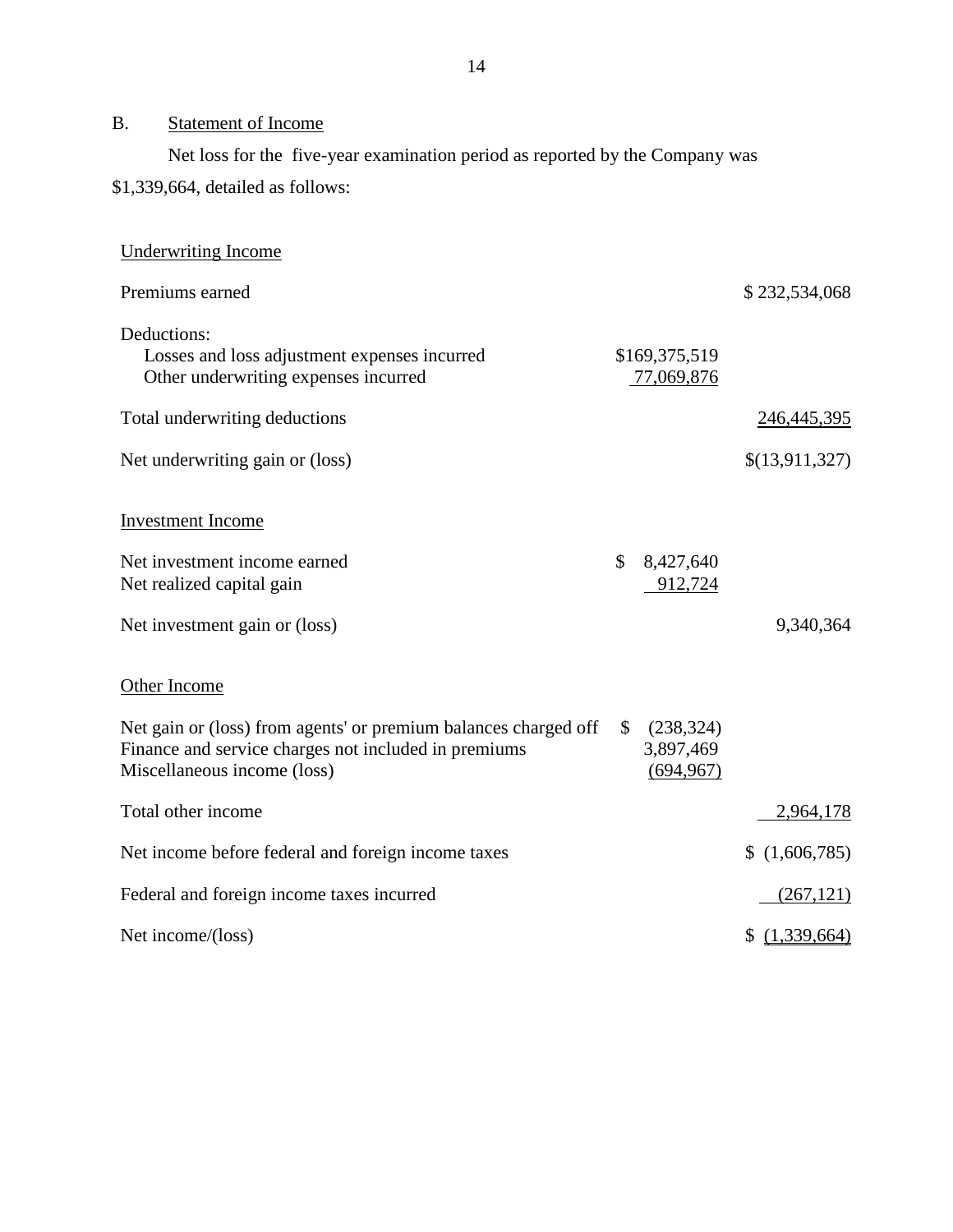### <span id="page-16-0"></span>C. Capital and Surplus Account

Surplus as regards policyholders increased \$23,851,911 as reported by the Company during the five-year examination period January 1, 2011 through December 31, 2015, detailed as follows:

| Surplus as regards policyholders as reported by<br>the Company as of December 31, 2010                                                                                                                                                                              |                                                              |                                                  | \$14,917,521 |
|---------------------------------------------------------------------------------------------------------------------------------------------------------------------------------------------------------------------------------------------------------------------|--------------------------------------------------------------|--------------------------------------------------|--------------|
|                                                                                                                                                                                                                                                                     | Gains in<br><b>Surplus</b>                                   | Losses in<br><b>Surplus</b>                      |              |
| Net loss<br>Net unrealized capital gains or losses<br>Change in net deferred income tax<br>Change in non-admitted assets<br>Surplus adjustments paid in<br>Miscellaneous gain (loss)<br>Liability for pension, pension transition and post<br>retirement transition | \$<br>112,661<br>3,359,455<br>25,000,000<br>$\boldsymbol{0}$ | \$1,339,664<br>1,544,585<br>269,448<br>1,466,508 |              |
| Total gains and losses                                                                                                                                                                                                                                              | \$28,472,116                                                 | \$4,620,205                                      |              |
| Net increase (decrease) in surplus                                                                                                                                                                                                                                  |                                                              |                                                  | 23,851,911   |
| Surplus as regards policyholders as reported by<br>the Company as of December 31, 2015                                                                                                                                                                              |                                                              |                                                  | \$38,769,432 |

#### **4. LOSSES AND LOSS ADJUSTMENT EXPENSES**

<span id="page-16-1"></span>The examination liability for the captioned items of \$29,033,403 is the same as reported by the Company as of December 31, 2015. The examination analysis of the Loss and loss adjustment expense reserves was conducted in accordance with generally accepted actuarial principles and statutory accounting principles, including the NAIC Accounting Practices & Procedures Manual, Statement of Statutory Accounting Principle No. 55 ("SSAP No. 55").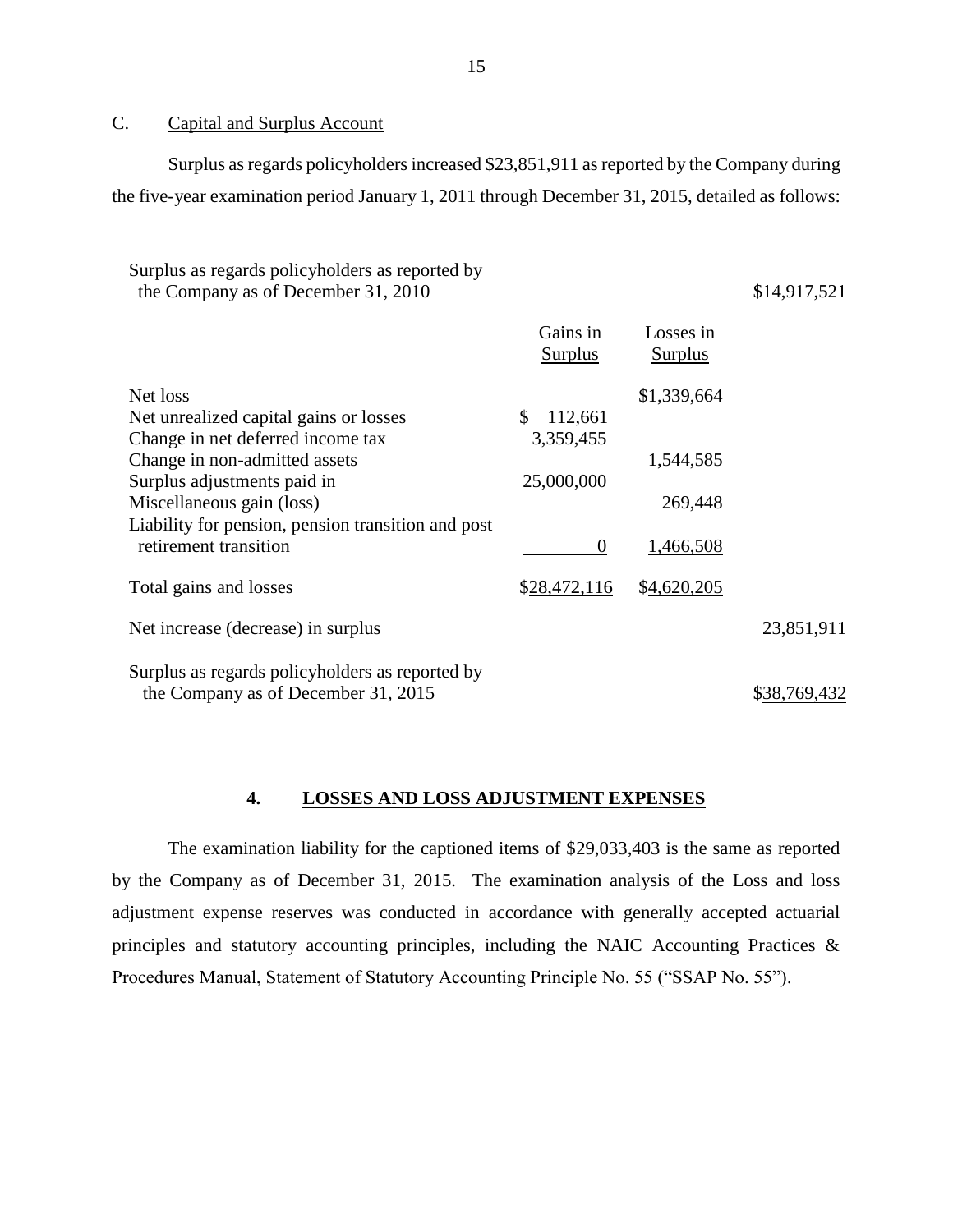### **5. COMPLIANCE WITH PRIOR REPORT ON EXAMINATION**

<span id="page-17-0"></span>The prior report on examination contained three recommendations as follows (page numbers refer to the prior report):

## ITEM PAGE NO.

### A. Reinsurance

It is recommended that the Company include an insolvency clause in future reinsurance contracts that complies with Section 1308 of the New York Insurance Law. 8

The Company has complied with this recommendation.

B. Accounts and Records

#### i. Custodial Agreements

It is recommended that the Company maintain custodial agreements that 11 contain all of the safeguards and controls required by the Department and the NAIC Financial Condition Examiners Handbook.

The Company has complied with this recommendation.

#### ii. Written Contract with Independent Certified Public Accountants

It is recommended that the Company institute internal review procedures 12 to ensure that all future contracts entered into with its independent auditors are in full compliance with Department Regulation 118. It is noted that a similar recommendation was included in the previous report on examination.

The Company has complied with this recommendation.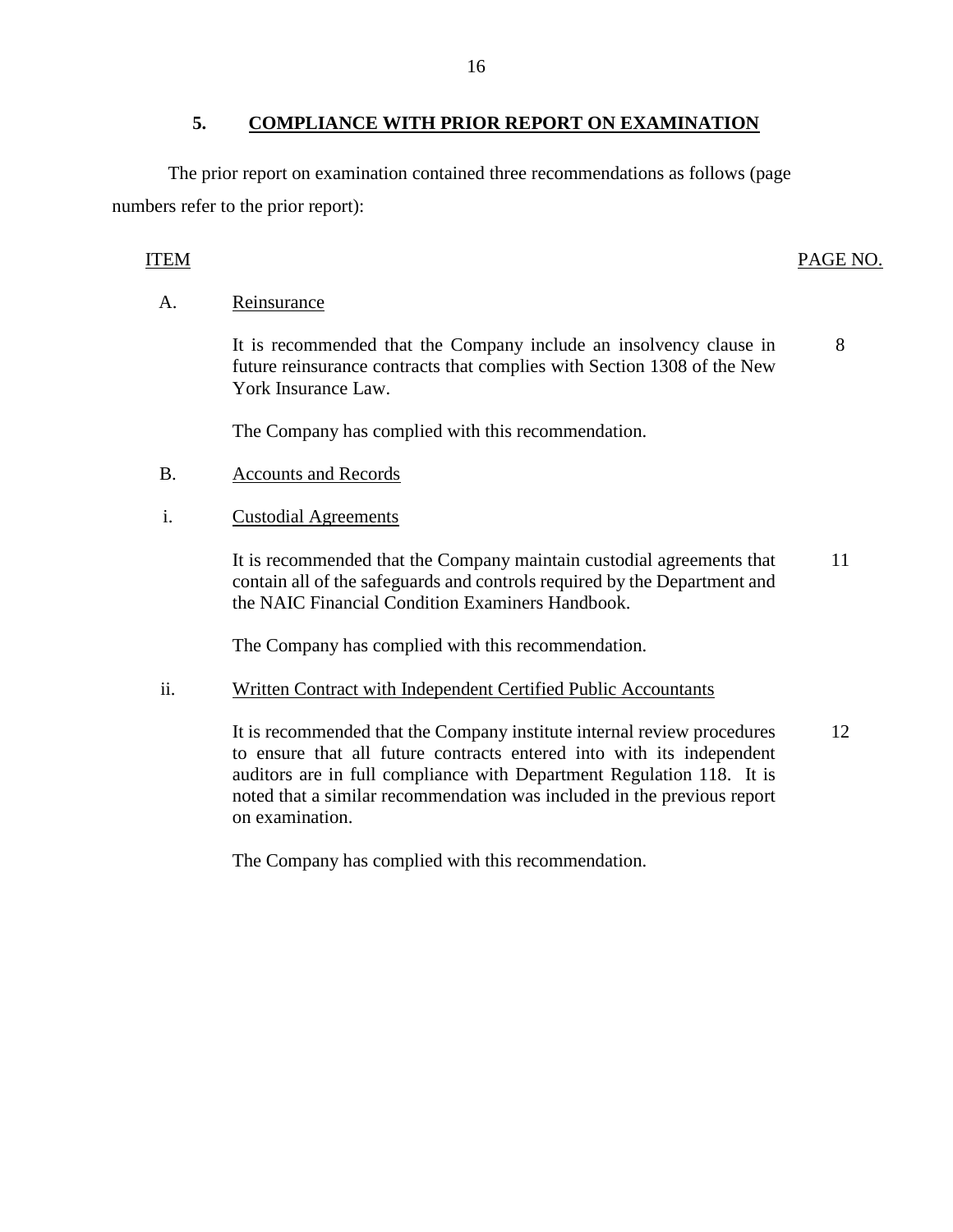## **6. SUMMARY OF COMMENTS AND RECOMMENDATIONS**

## <span id="page-18-0"></span>ITEM PAGE NO.

## A. Affiliated Group

It is recommended that the Company implement procedures to comply [10](#page-11-0)  fully with all of the provisions of its inter-company agreements and that settlements be made in a timely manner.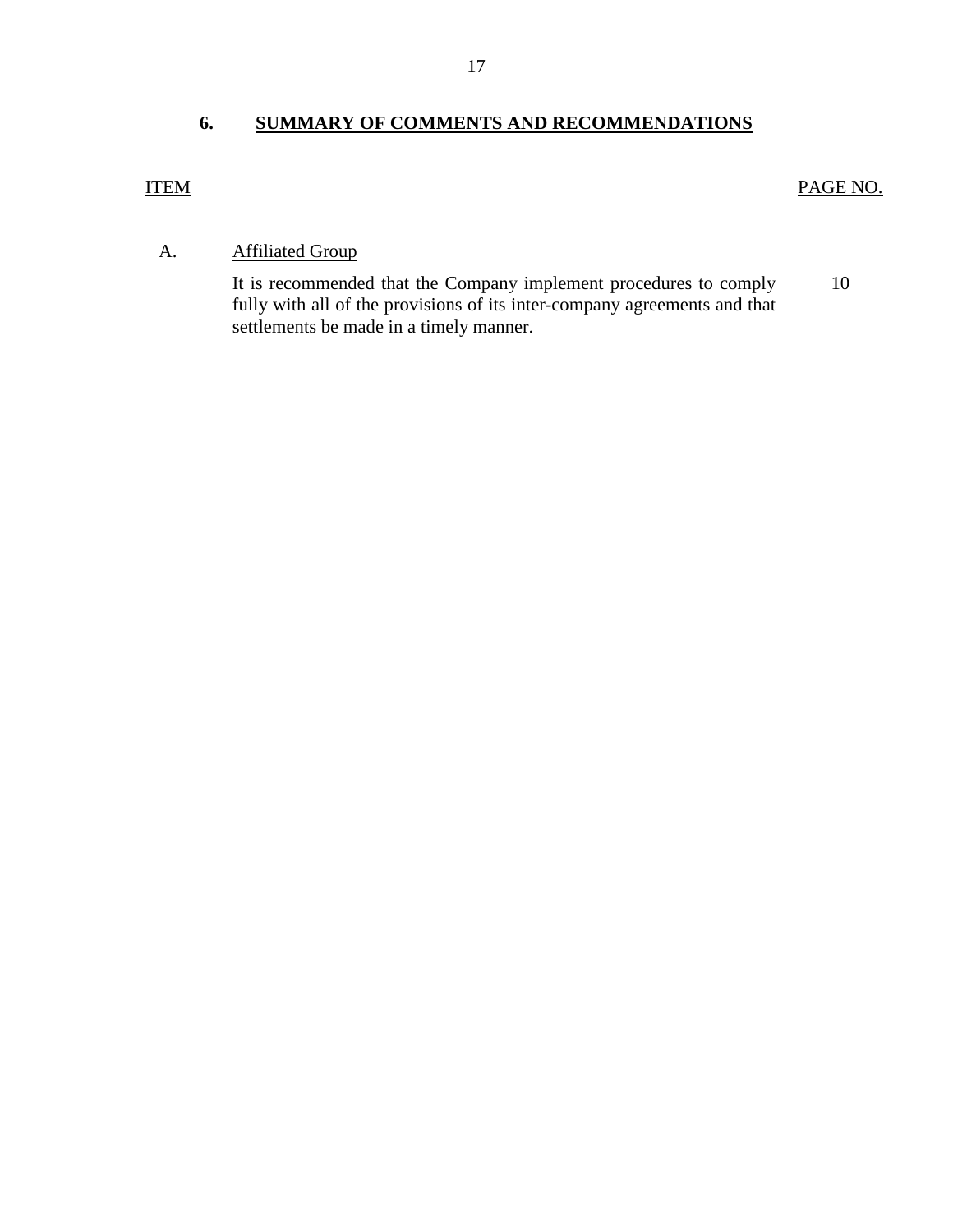Respectfully submitted,

Sheik H. Mohamed, CPCU Associate Insurance Examiner

STATE OF NEW YORK )

)ss:

COUNTY OF NEW YORK )

Sheik H. Mohamed, being duly sworn, deposes and says that the foregoing report, subscribed by him, is true to the best of his knowledge and belief.

Sheik H. Mohamed

Subscribed and sworn to before me

this  $\qquad \qquad$  day of  $\qquad \qquad$  , 2018.